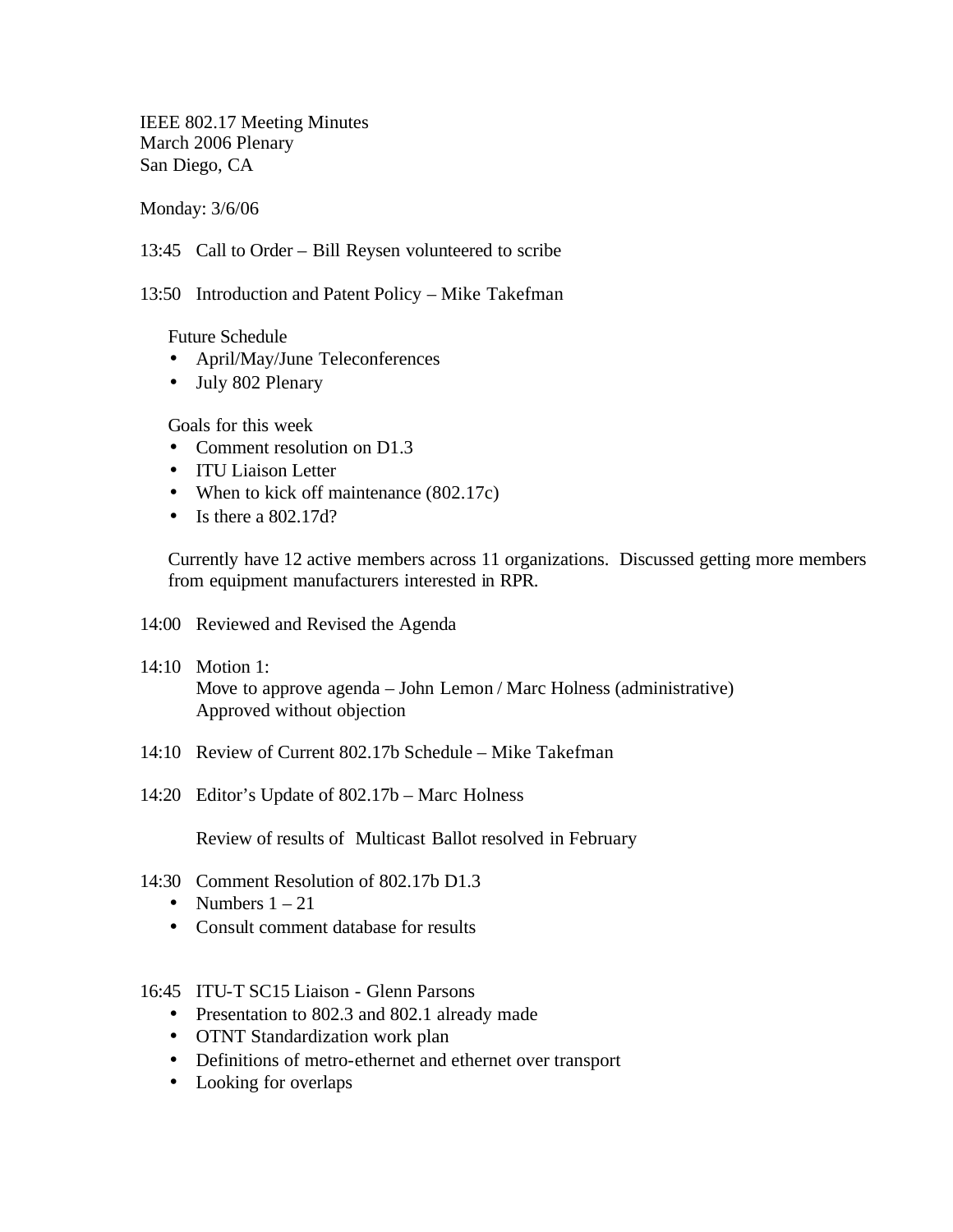- New Ethernet over Transports Recs (G.8012/Y.1308 Am. 1 includes ethernet over RPR and MPLS)
- G8010 Describes RPR in ITU terminology
- G8031 Ethernet Protection Switching (sponsor ballot) connection protection schemes for sub-nets constructed from point to point Ethernet VLANs. Copying frames above the MAC layer. Concern raised about spanning tree.

Discussion on Ethernet Protected Rings

- G8031 Expand to cover multipoint connections. Several ring options discussed (RPR, RPR enhancement for specific VLANs, Spanning tree?)
- 802.1 is asking 802.17 to investigate multipoint protection.
- One question is does this discussion belong at the MAC level or above?
- RPR already allows a client to protect specific VLANs.
- Another option is to define a new "light MAC" to do ethernet rings.
- No goals or objectives stated for quality (time) of protection.
- Comments from 802.1 meeting (Mick)
	- o (Mick) Utility of protecting VLANs is not clear if the entire link fails
	- o (Mick) May change the semantic of VLANs in future specs. Caution when treating VLANS as circuits
	- o (Mick) Protection needs to be fast. 50ms not fast enough. Should be faster than 802.1 lag CC message round trip time (around 11ms).
	- o (Mick) Want to avoid flapping. Lower layers repair slower than upper layer.
	- o (Norm) STP does not converge over RPR because it is a shared medium. 802.17 group does not agree with this statement.
	- o (Nurit) Preference to use Ethernet MAC rather than RPR MAC. Another contribution is planned.

Discussion to be continued Tuesday

6pm – recess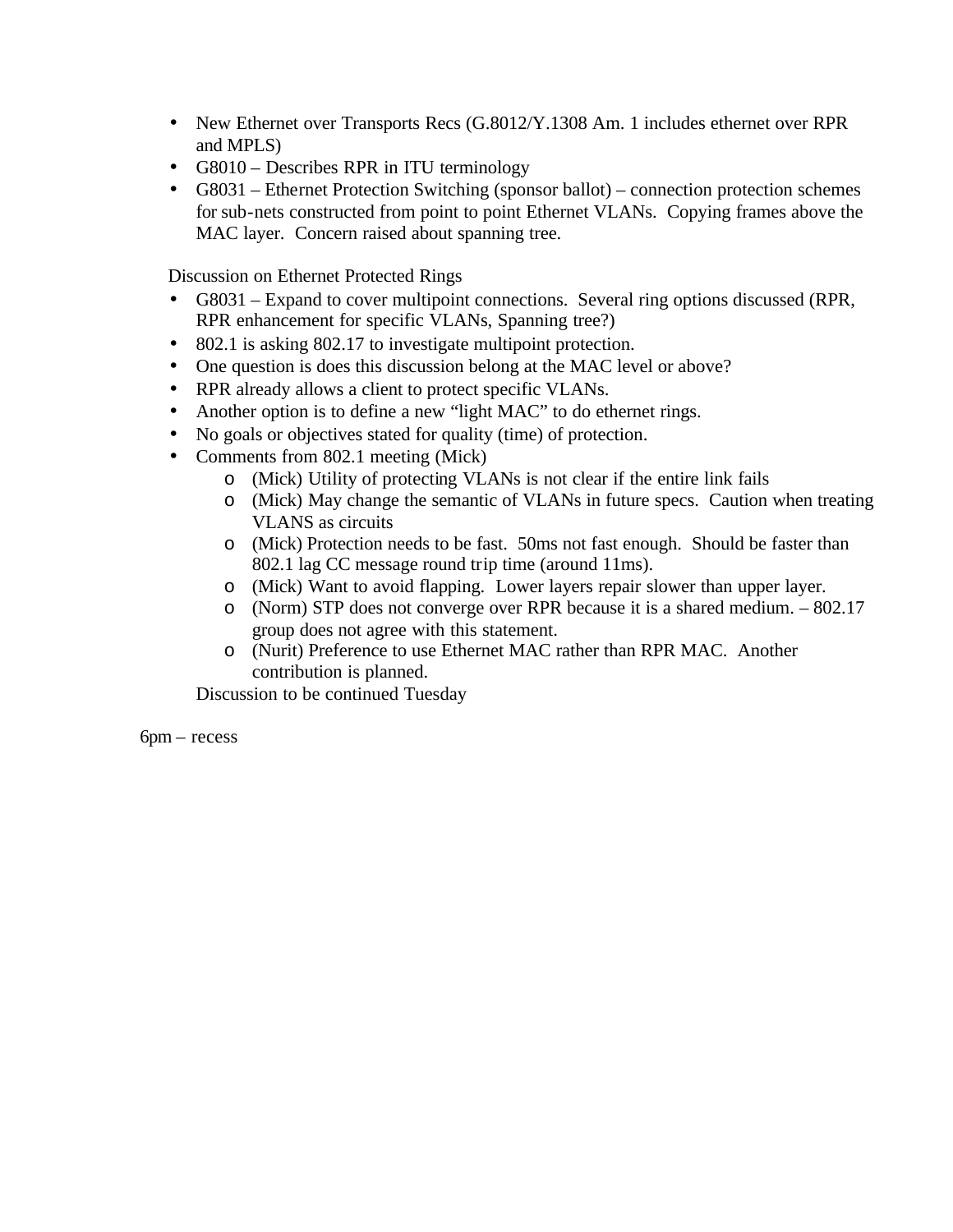## 3/07/06

- 9:10 Call to Order
- 9:15 Review of Draft Liaison Letter to ITU-T SG15 Drafted by Takefman, Parsons and Lemon Monday night.

After completing review, a straw poll indicated unanimous consent to send this letter to dot1 for review. If dot 1 wants a joint review with us, we can accommodate them. Otherwise, we will review any changes they make.

- 9:41 802.17b D1.3 Comment Resolution Marc Holness See CRD for results
- 11:55 Break for Lunch
- 13:15 802.17 Maintenance John Lemon

See Maintenance webpage for disposition of Maintenance Requests

- 16:00 802.17b D1.3 Comment Resolution Marc Holness
- 17:18 Recess for the day restart time tomorrow 8:30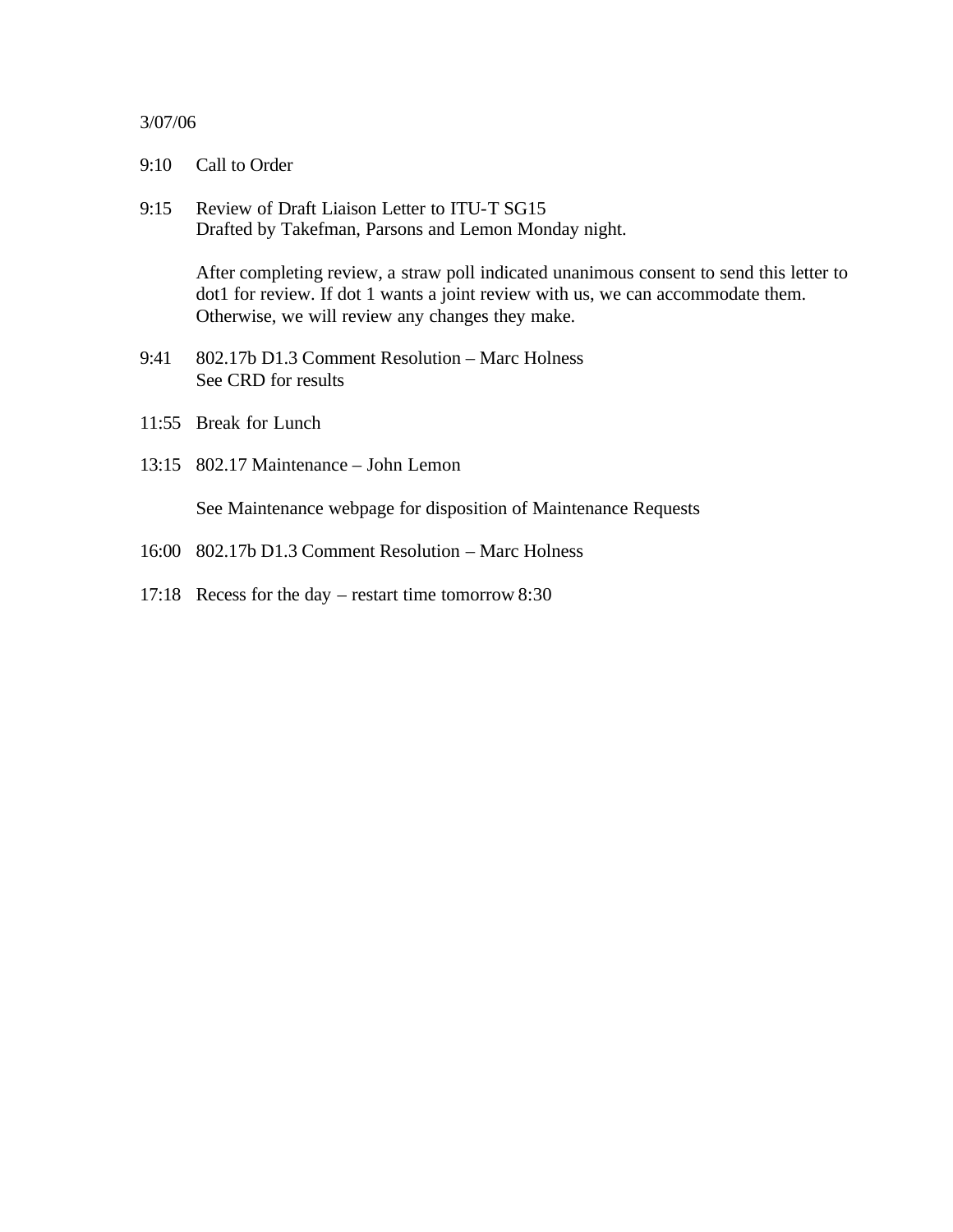## 3/08/06

- 8:40 802.17b D1.3 Comment Resolution Marc Holness
- 11:55 Lunch Break
- 1:15 802.17 Maintenance John Lemon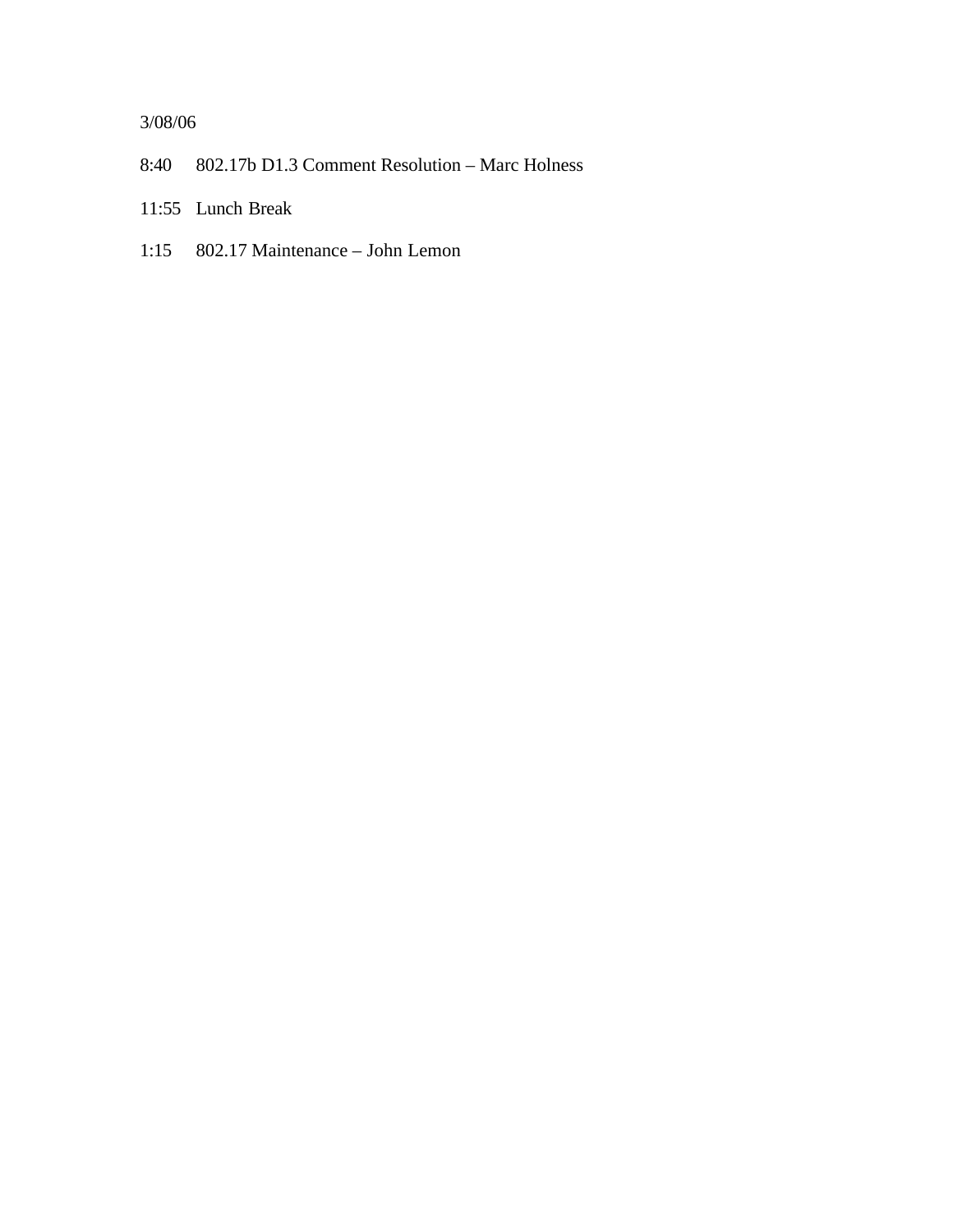## 3/09/06

| 8:45 | Call to Order                                                                                                                                                                    |
|------|----------------------------------------------------------------------------------------------------------------------------------------------------------------------------------|
| 8:46 | Chair / Vice Chair Elections – Mike Takefman                                                                                                                                     |
|      | John Lemon unopposed for Vice Chair<br>Mike Takefman unopposed for chair                                                                                                         |
| 8:47 | Motion 2: Move to confirm John Lemon as Vice Chair of 802.17<br>Michael Kelsen / Gary Turner (administrative) 9/0/0                                                              |
| 8:49 | Motion 3: Move to confirm Michael Takefman as Chair of 802.17<br>John Lemon / Leon Bruckman (administrative) 9/0/0)                                                              |
| 9:00 | Request to modify the agenda to adjust timing of items and add<br>Discussion on 802.17c and 802.17d                                                                              |
| 9:02 | Motion 4: Move to approve the Thursday agenda as modified<br>Michael Kelsen / Leon Bruckman (administrative) unanimous                                                           |
| 9:05 | Discussion on 802.17b D1.4/1.5/1.6 Schedule – Mike Takefman                                                                                                                      |
|      | D1.4 Draft to be created by 3/31/2006, recirc to start immediately<br>D1.4 Ballot to run April $1st$ to April $16th$ 2006<br>D1.4 CRG on April $19th$ and $20th$                 |
|      | D1.5 Draft to be created by May $25^{\text{th}}$ 2006<br>D1.5 Ballot to run May $26^{\text{th}}$ to June $10^{\text{th}}$<br>D1.5 CRG on June $14^{\text{th}}$ /15 <sup>th</sup> |
|      | D1.6 Draft to be created by June $30th$<br>D1.6 Ballot to run July 1 <sup>st</sup> to July 16 <sup>th</sup> 2006                                                                 |
|      |                                                                                                                                                                                  |

Straw poll on this plan of record: no objection to this being the plan of record with the chair given authority to move dates around slightly based on the document arriving early (or late).

9:32 Mini Motion Madness

9:35 Motion 5: Move to approve the minutes from the following sessions / teleconferences: November 2005, January 2006. Gary Turner / Marc Holness (technical) unanimous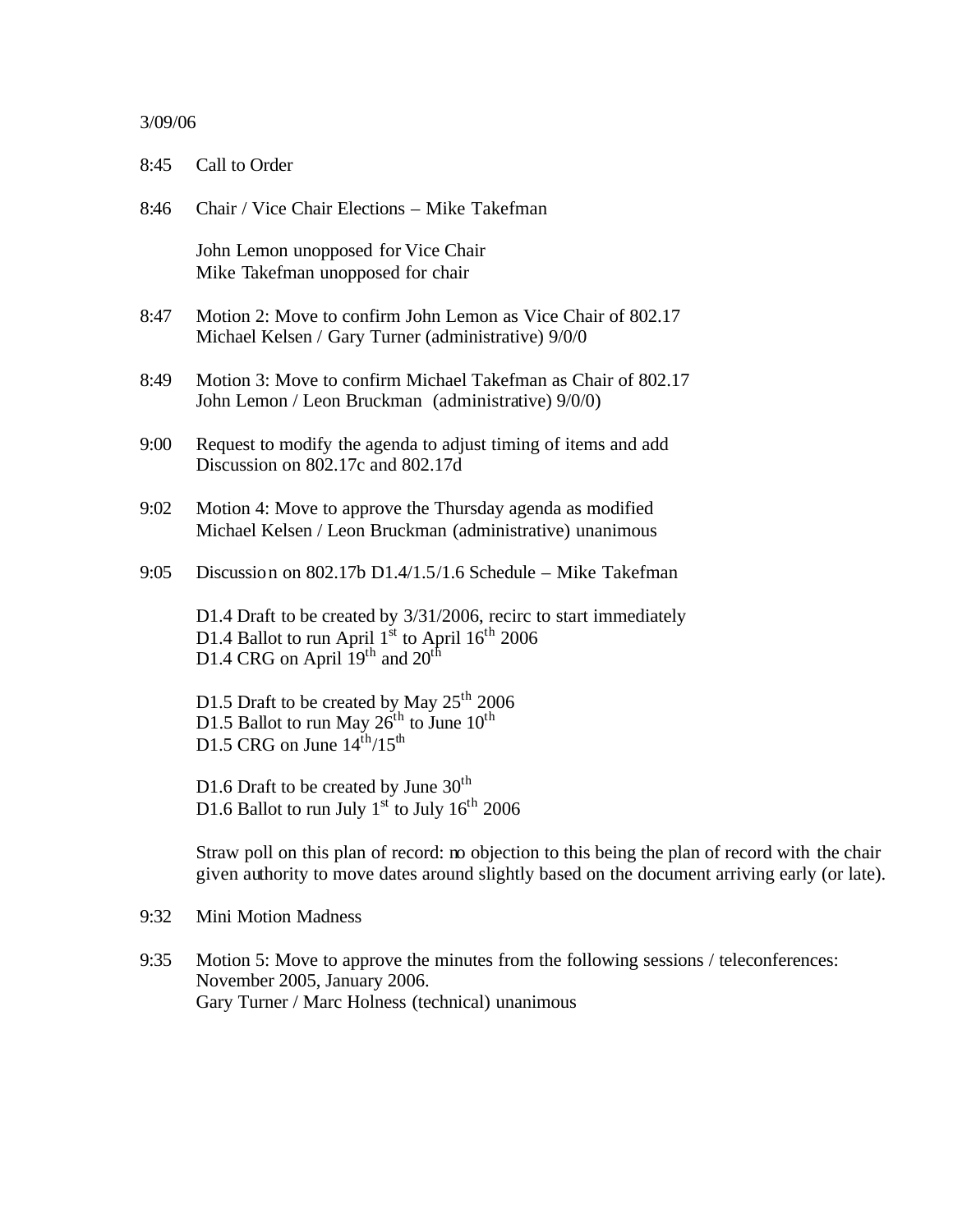- 9:40 Motion 6: Move to hold 802.17b Comment Resolution Teleconferences on or about (allowing for variation in delivery of the draft) April 19/20, 2006 and to authorize the group to progress the 802.17b project. John Lemon / Gary Turner (administrative) unanimous
- 9:41 Motion 7: Move to hold an 802.17b Interim Session (and teleconference) on June 14/15, 2006 at Cortina Systems in Sunnyvale CA, and to authorize the group to progress the 802.17b project. John Lemon / Gary Turner (administrative) unanimous
- 9:43 Motion 8: To authorize the editor to create P802.17b/D1.4 based on P802.17b/D1.3 and the comment resolutions and motions from this session. Leon Bruckman / Michael Kelsen (technical) unanimous
- 9:45 Motion 9: Direct the WG chair to begin a 15 day WG recirculation ballot on P802.17b/D1.4 on April 1st, 2006 Mike Takefman / Gary Turner (technical) unanimous
- 9:47 Discussion on 802.17c Mike Takefman

It appears that there are enough MRs and a few important MRs that need to be fixed. A maintenance PAR can be opened under the 48 hour rule. It seems that people agree that a revision might be the best course. Discussion on MIB changes / demotion from required to optional, proposals to be made at the July Plenary session or at the June Interim.

- 10:10 Break for 15 minutes
- 10:25 Discussion on 802.17d Ring Aggregation: Is it .17 or .1 scope? The ring distribution algorithm is key.
- 11:00 Mick Seaman and Glenn Parsons arrive to edit the ITU-T letter. Plenty of changes made
- 11:51 Motion 10: Move to approve the ITU-T SG15 Liaison letter as edited and authorize the Chair and the 802.1 Liaison (Glenn Parsons) to complete editing as required at the 802.1 closing plenary. Marc Holness / Gary Turner (technical) unanimous
- 11:55 Motion 11: Move to Adjourn Marc Holness / Michael Kelsen (administrative) unanimous